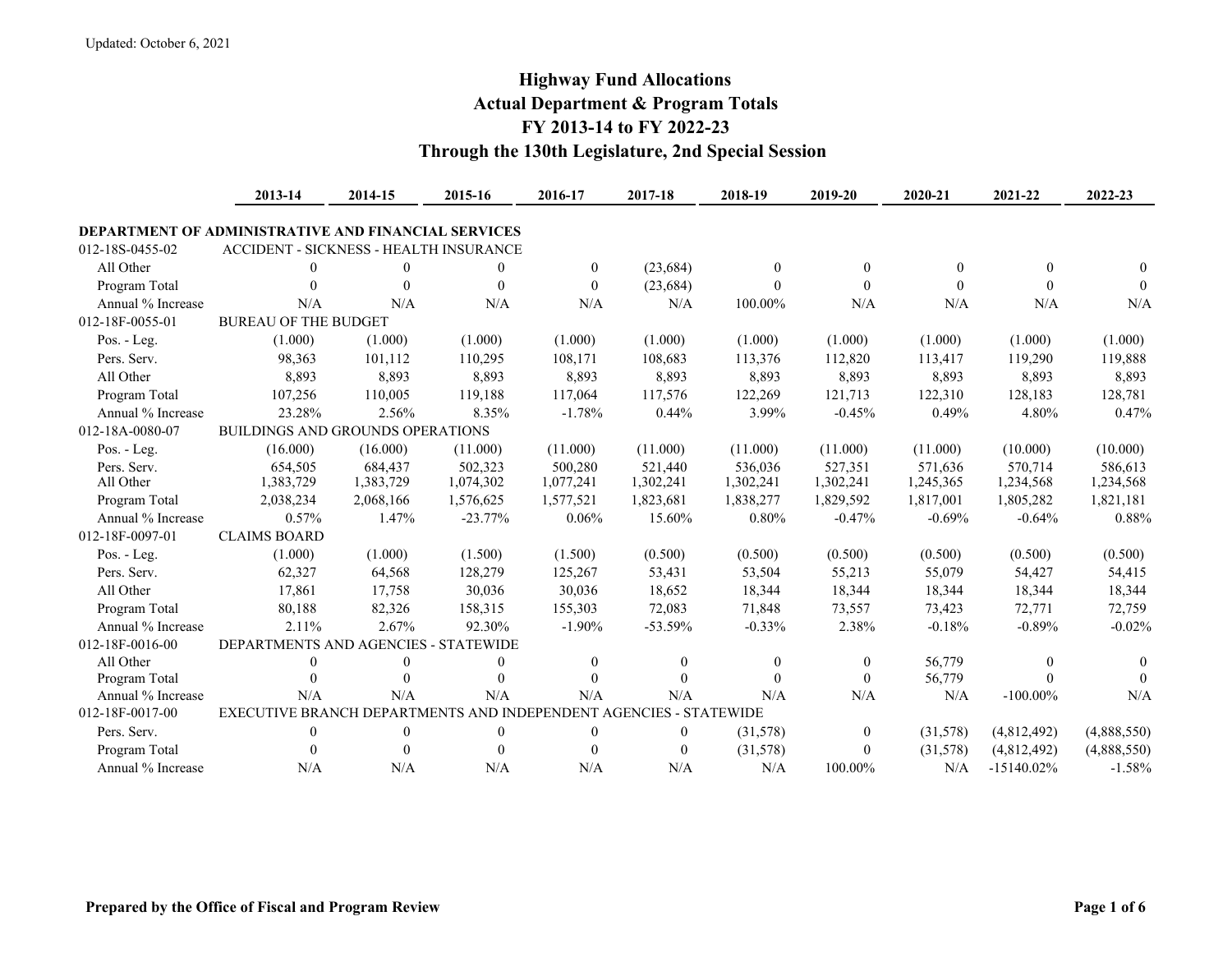|                                                                          | 2013-14                           | 2014-15          | 2015-16          | 2016-17          | 2017-18          | 2018-19          | 2019-20   | 2020-21          | 2021-22          | 2022-23       |
|--------------------------------------------------------------------------|-----------------------------------|------------------|------------------|------------------|------------------|------------------|-----------|------------------|------------------|---------------|
|                                                                          |                                   |                  |                  |                  |                  |                  |           |                  |                  |               |
| 012-18F-0002-07                                                          | <b>BUREAU OF REVENUE SERVICES</b> |                  |                  |                  |                  |                  |           |                  |                  |               |
| Pos. - Leg.                                                              | (1.000)                           | (1.000)          | (1.000)          | (1.000)          | (1.000)          | (1.000)          | (1.000)   | (1.000)          | (1.000)          | (1.000)       |
| Pers. Serv.<br>All Other                                                 | 445,030                           | 460,987          | 504,328          | 496,091          | 510,624          | 516,077          | 495,652   | 450,508          | 553,210          | 558,002       |
|                                                                          | 42,517                            | 42,517           | 32,310           | 32,095           | 32,095           | 32,095           | 32,095    | 28,885           | 32,095           | 32,095        |
| Program Total                                                            | 487,547                           | 503,504<br>3.27% | 536,638          | 528,186          | 542,719          | 548,172          | 527,747   | 479,393          | 585,305          | 590,097       |
| Annual % Increase<br>DEPARTMENT OF ADMINISTRATIVE AND FINANCIAL SERVICES | $-6.44%$                          |                  | 6.58%            | $-1.57%$         | 2.75%            | 1.00%            | $-3.73%$  | $-9.16%$         | 22.09%           | 0.82%         |
|                                                                          |                                   |                  |                  |                  |                  |                  |           |                  |                  |               |
| Pos. - Leg.<br>Pers. Serv.                                               | (19.000)                          | (19.000)         | (14.500)         | (14.500)         | (13.500)         | (13.500)         | (13.500)  | (13.500)         | (12.500)         | (12.500)      |
|                                                                          | 1,260,225                         | 1,311,104        | 1,245,225        | 1,229,809        | 1,194,178        | 1,187,415        | 1,191,036 | 1,159,062        | (3,514,851)      | (3,569,632)   |
| <b>All Other</b>                                                         | 1,453,000                         | 1,452,897        | 1,145,541        | 1,148,265        | 1,338,197        | 1,361,573        | 1,361,573 | 1,358,266        | 1,293,900        | 1,293,900     |
| Dept. Total                                                              | 2,713,225                         | 2,764,001        | 2,390,766        | 2,378,074        | 2,532,375        | 2,548,988        | 2,552,609 | 2,517,328        | (2,220,951)      | (2, 275, 732) |
| <b>Annual % Increase</b>                                                 | $-0.01%$                          | 1.87%            | $-13.50%$        | $-0.53%$         | 6.49%            | 0.66%            | 0.14%     | $-1.38%$         | $-188.23%$       | $-2.47%$      |
| DEPARTMENT OF ENVIRONMENTAL PROTECTION                                   |                                   |                  |                  |                  |                  |                  |           |                  |                  |               |
| 012-06A-0250-12                                                          | AIR QUALITY CONTROL               |                  |                  |                  |                  |                  |           |                  |                  |               |
| All Other                                                                | 33,054                            | 33,054           | 33,054           | 33,054           | 33,054           | 33,054           | 33,054    | 33,054           | 31,599           | 31,599        |
| Program Total                                                            | 33,054                            | 33,054           | 33,054           | 33,054           | 33,054           | 33,054           | 33,054    | 33,054           | 31,599           | 31,599        |
| Annual % Increase                                                        | $0.00\%$                          | $0.00\%$         | $0.00\%$         | $0.00\%$         | $0.00\%$         | $0.00\%$         | $0.00\%$  | $0.00\%$         | $-4.40%$         | $0.00\%$      |
| DEPARTMENT OF ENVIRONMENTAL PROTECTION                                   |                                   |                  |                  |                  |                  |                  |           |                  |                  |               |
| <b>All Other</b>                                                         | 33,054                            | 33,054           | 33,054           | 33,054           | 33,054           | 33,054           | 33,054    | 33,054           | 31,599           | 31,599        |
| Dept. Total                                                              | 33,054                            | 33,054           | 33,054           | 33,054           | 33,054           | 33,054           | 33,054    | 33,054           | 31,599           | 31,599        |
| <b>Annual % Increase</b>                                                 | $0.00\%$                          | $0.00\%$         | $0.00\%$         | $0.00\%$         | $0.00\%$         | $0.00\%$         | $0.00\%$  | $0.00\%$         | $-4.40%$         | $0.00\%$      |
|                                                                          |                                   |                  |                  |                  |                  |                  |           |                  |                  |               |
| <b>LEGISLATURE</b>                                                       |                                   |                  |                  |                  |                  |                  |           |                  |                  |               |
| 012-30A-0081-01                                                          | <b>LEGISLATURE</b>                |                  |                  |                  |                  |                  |           |                  |                  |               |
| Pers. Serv.                                                              | 5,720                             | 3,575            | 5,720            | 3,575            | 5,720            | 3,575            | 5,720     | 3,575            | 5,720            | 3,575         |
| All Other                                                                | 7,280                             | 4,550            | 7,280            | 4,550            | 7,280            | 4,550            | 7,280     | 4,550            | 7,280            | 4,550         |
| Program Total                                                            | 13,000                            | 8,125            | 13,000           | 8,125            | 13,000           | 8,125            | 13,000    | 8,125            | 13,000           | 8,125         |
| Annual % Increase                                                        | 60.00%                            | $-37.50%$        | 60.00%           | $-37.50%$        | $60.00\%$        | $-37.50%$        | 60.00%    | $-37.50%$        | $60.00\%$        | $-37.50%$     |
| 012-30A-0444-03                                                          | STUDY COMMISSIONS - FUNDING       |                  |                  |                  |                  |                  |           |                  |                  |               |
| Pers. Serv.                                                              | $\boldsymbol{0}$                  | $\overline{0}$   | $\boldsymbol{0}$ | $\boldsymbol{0}$ | $\boldsymbol{0}$ | $\boldsymbol{0}$ | 1,540     | $\overline{0}$   | $\mathbf{0}$     | $\mathbf{0}$  |
| All Other                                                                | $\boldsymbol{0}$                  | $\boldsymbol{0}$ | $\boldsymbol{0}$ | $\boldsymbol{0}$ | $\boldsymbol{0}$ | $\boldsymbol{0}$ | 4,170     | $\boldsymbol{0}$ | $\boldsymbol{0}$ | $\mathbf{0}$  |
| Program Total                                                            | $\boldsymbol{0}$                  | $\boldsymbol{0}$ | $\overline{0}$   | $\boldsymbol{0}$ | $\boldsymbol{0}$ | $\boldsymbol{0}$ | 5,710     | $\boldsymbol{0}$ | $\boldsymbol{0}$ | $\mathbf{0}$  |
| Annual % Increase                                                        | N/A                               | N/A              | N/A              | N/A              | N/A              | N/A              | N/A       | $-100.00\%$      | N/A              | N/A           |
| <b>LEGISLATURE</b>                                                       |                                   |                  |                  |                  |                  |                  |           |                  |                  |               |
| Pers. Serv.                                                              | 5,720                             | 3,575            | 5,720            | 3,575            | 5,720            | 3,575            | 7,260     | 3,575            | 5,720            | 3,575         |
| <b>All Other</b>                                                         | 7,280                             | 4,550            | 7,280            | 4,550            | 7,280            | 4,550            | 11,450    | 4,550            | 7,280            | 4,550         |
| <b>Dept. Total</b>                                                       | 13,000                            | 8,125            | 13,000           | 8,125            | 13,000           | 8,125            | 18,710    | 8,125            | 13,000           | 8,125         |
| <b>Annual % Increase</b>                                                 | $60.00\%$                         | $-37.50%$        | 60.00%           | $-37.50%$        | $60.00\%$        | $-37.50%$        | 130.28%   | $-56.57%$        | $60.00\%$        | $-37.50%$     |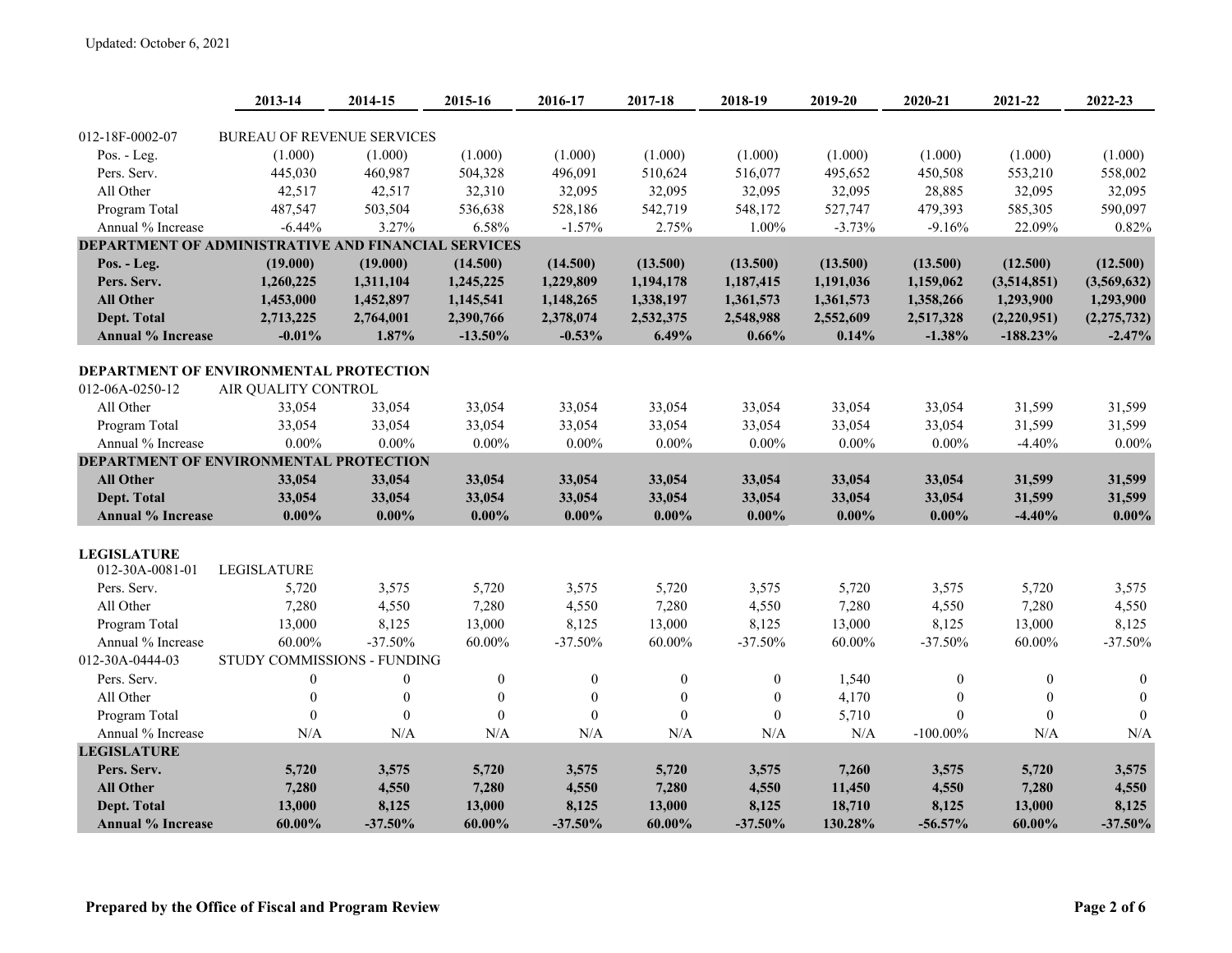|                                    | 2013-14                        | 2014-15        | 2015-16    | 2016-17          | 2017-18          | 2018-19      | 2019-20        | 2020-21      | 2021-22      | 2022-23      |
|------------------------------------|--------------------------------|----------------|------------|------------------|------------------|--------------|----------------|--------------|--------------|--------------|
| <b>DEPARTMENT OF PUBLIC SAFETY</b> |                                |                |            |                  |                  |              |                |              |              |              |
| 012-16A-0088-01                    | ADMINISTRATION - PUBLIC SAFETY |                |            |                  |                  |              |                |              |              |              |
| Pos. - Leg.                        | (2.000)                        | (2.000)        | (2.000)    | (2.000)          | (2.000)          | (2.000)      | (2.000)        | (2.000)      | (2.000)      | (2.000)      |
| Pers. Serv.                        | 89,563                         | 95,843         | 111,094    | 115,716          | 109,015          | 111,101      | 124,490        | 126,947      | 146,531      | 150,093      |
| All Other                          | 680,219                        | 680,219        | 680,219    | 680,219          | 680,339          | 680,340      | 694,454        | 692,205      | 692,205      | 692,205      |
| Program Total                      | 769,782                        | 776,062        | 791,313    | 795,935          | 789,354          | 791,441      | 818,944        | 819,152      | 838,736      | 842,298      |
| Annual % Increase                  | $-0.33%$                       | 0.82%          | 1.97%      | 0.58%            | $-0.83%$         | 0.26%        | 3.48%          | 0.03%        | 2.39%        | 0.42%        |
| 012-16A-0048-01                    | <b>COMPUTER CRIMES</b>         |                |            |                  |                  |              |                |              |              |              |
| All Other                          | $\boldsymbol{0}$               | $\mathbf{0}$   | 27,000     | $\boldsymbol{0}$ | $\boldsymbol{0}$ | $\mathbf{0}$ | $\overline{0}$ | $\mathbf{0}$ | $\mathbf{0}$ | $\mathbf{0}$ |
| Program Total                      | $\mathbf{0}$                   | $\mathbf{0}$   | 27,000     | $\overline{0}$   | $\mathbf{0}$     | $\mathbf{0}$ | $\theta$       | $\mathbf{0}$ | $\mathbf{0}$ | $\theta$     |
| Annual % Increase                  | N/A                            | N/A            | N/A        | $-100.00\%$      | N/A              | N/A          | N/A            | N/A          | N/A          | N/A          |
| 012-16A-0457-01                    | <b>HIGHWAY SAFETY DPS</b>      |                |            |                  |                  |              |                |              |              |              |
| Pos. - Leg.                        | (1.000)                        | (1.000)        | (1.000)    | (1.000)          | (1.000)          | (1.000)      | (1.000)        | (1.000)      | (1.000)      | (1.000)      |
| Pers. Serv.                        | 57,547                         | 61,278         | 68,385     | 69,684           | 70,261           | 73,583       | 70,288         | 73,378       | 82,443       | 85,314       |
| All Other                          | 557,132                        | 557,132        | 497,132    | 497,132          | 445,522          | 445,522      | 553,161        | 553,161      | 552,832      | 552,832      |
| Program Total                      | 614,679                        | 618,410        | 565,517    | 566,816          | 515,783          | 519,105      | 623,449        | 626,539      | 635,275      | 638,146      |
| Annual % Increase                  | $-8.41%$                       | 0.61%          | $-8.55%$   | 0.23%            | $-9.00\%$        | 0.64%        | 20.10%         | 0.50%        | 1.39%        | 0.45%        |
| 012-16A-0329-01                    | MOTOR VEHICLE INSPECTION       |                |            |                  |                  |              |                |              |              |              |
| Pos. - Leg.                        | (11.000)                       | (11.000)       | (11.000)   | (11.000)         | (11.000)         | (11.000)     | (11.000)       | (11.000)     | (11.000)     | (11.000)     |
| Pers. Serv.                        | 677,089                        | 699,862        | 730,933    | 719,701          | 759,040          | 772,831      | 986,045        | 794,940      | 941,762      | 949,783      |
| All Other                          | 284,511                        | 284,511        | 285,209    | 287,438          | 357,907          | 357,297      | 396,117        | 393,770      | 393,770      | 393,770      |
| Cap. Exp.                          | 75,000                         | 75,000         | 59,700     | 59,700           | 20,497           | 21,112       | 41,200         | 42,436       | $\mathbf{0}$ | $\Omega$     |
| Program Total                      | 1,036,600                      | 1,059,373      | 1,075,842  | 1,066,839        | 1,137,444        | 1,151,240    | 1,423,362      | 1,231,146    | 1,335,532    | 1,343,553    |
| Annual % Increase                  | 2.09%                          | 2.20%          | 1.55%      | $-0.84%$         | 6.62%            | 1.21%        | 23.64%         | $-13.50%$    | 8.48%        | 0.60%        |
| 012-16A-0291-01                    | <b>STATE POLICE</b>            |                |            |                  |                  |              |                |              |              |              |
| Pos. - Leg.                        | (0.000)                        | (0.000)        | (0.000)    | (0.000)          | (1.000)          | (1.000)      | (0.000)        | (0.000)      | (0.000)      | (0.000)      |
| Pers. Serv.                        | 10,942,437                     | 11,333,730     | 12,265,098 | 12,245,656       | 14,220,621       | 14,515,219   | 13,876,898     | 7,661,176    | 15,408,719   | 15,661,895   |
| All Other                          | 5,632,498                      | 5,789,097      | 5,961,173  | 5,934,339        | 6,016,912        | 6,160,783    | 6,333,219      | 6,302,309    | 5,550,537    | 5,627,981    |
| Cap. Exp.                          | $\mathbf{0}$                   | $\overline{0}$ | 84,000     | $\mathbf{0}$     | $\boldsymbol{0}$ | $\mathbf{0}$ | $\mathbf{0}$   | $\theta$     | $\theta$     | $\theta$     |
| Program Total                      | 16,574,935                     | 17,122,827     | 18,310,271 | 18,179,995       | 20,237,533       | 20,676,002   | 20,210,117     | 13,963,485   | 20,959,256   | 21,289,876   |
| Annual % Increase                  | $-23.85%$                      | 3.31%          | 6.93%      | $-0.71%$         | 11.32%           | 2.17%        | $-2.25%$       | $-30.91%$    | 50.10%       | 1.58%        |
| 012-16A-0981-01                    | <b>STATE POLICE - SUPPORT</b>  |                |            |                  |                  |              |                |              |              |              |
| Pos. - Leg.                        | (10.000)                       | (10.000)       | (10.000)   | (10.000)         | (10.000)         | (10.000)     | (10.000)       | (10.000)     | (10.000)     | (10.000)     |
| Pers. Serv.                        | 532,319                        | 552,233        | 599,071    | 590,943          | 585,290          | 597,392      | 629,881        | 630,244      | 684,456      | 700,959      |
| All Other                          | 11,145                         | 11,145         | 11,145     | 11,145           | 11,145           | 11,145       | 11,145         | 11,145       | 11,145       | 11,145       |
| Program Total                      | 543,464                        | 563,378        | 610,216    | 602,088          | 596,435          | 608,537      | 641,026        | 641,389      | 695,601      | 712,104      |
| Annual % Increase                  | 2.92%                          | 3.66%          | 8.31%      | $-1.33%$         | $-0.94%$         | 2.03%        | 5.34%          | 0.06%        | 8.45%        | 2.37%        |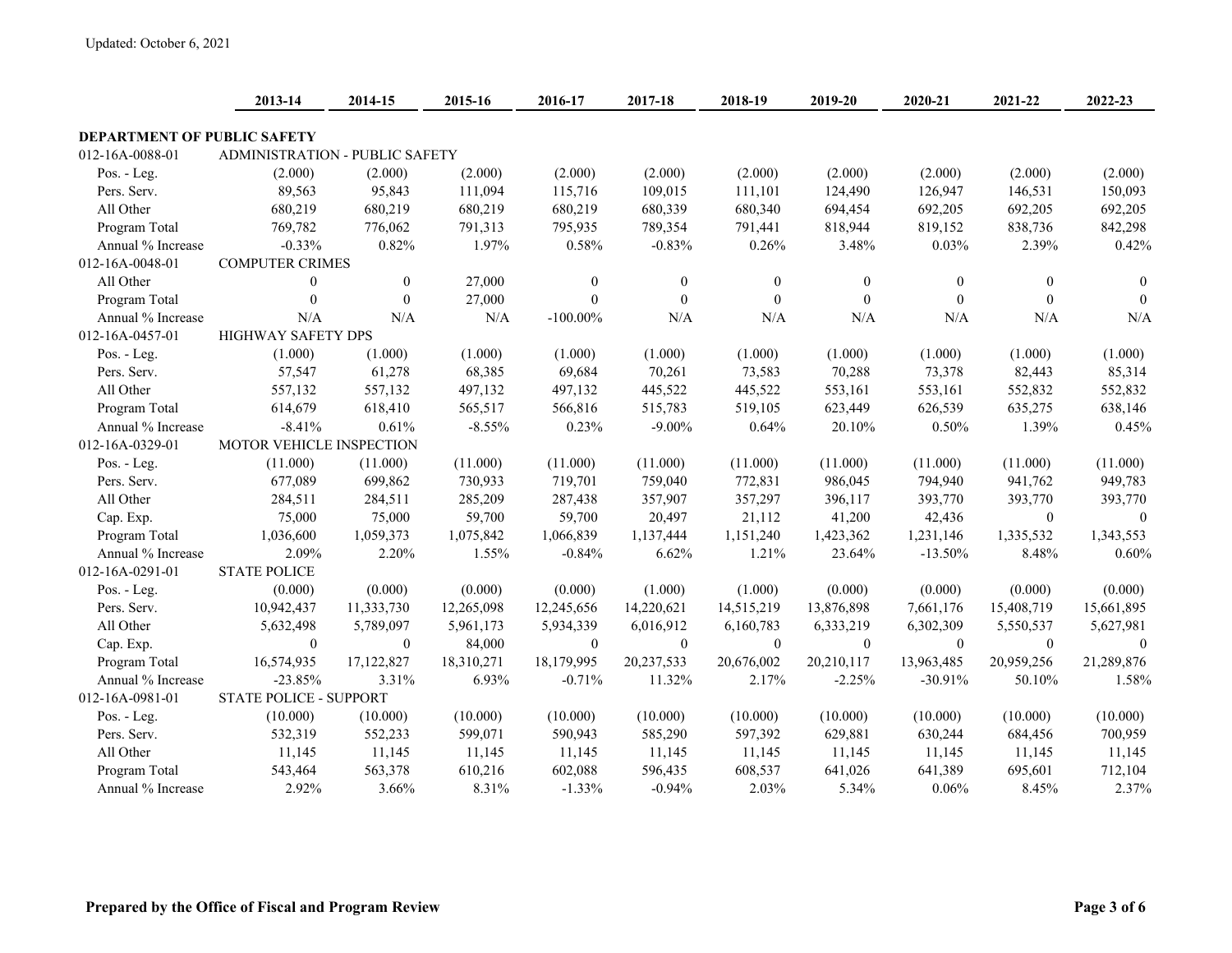|                                             | 2013-14                                         | 2014-15      | 2015-16      | 2016-17          | 2017-18    | 2018-19      | 2019-20      | 2020-21      | 2021-22      | 2022-23      |
|---------------------------------------------|-------------------------------------------------|--------------|--------------|------------------|------------|--------------|--------------|--------------|--------------|--------------|
|                                             |                                                 |              |              |                  |            |              |              |              |              |              |
| 012-16A-0546-01                             | <b>TRAFFIC SAFETY</b>                           |              |              |                  |            |              |              |              |              |              |
| Pos. - Leg.                                 | (8.000)                                         | (8.000)      | (8.000)      | (8.000)          | (8.000)    | (8.000)      | (8.000)      | (8.000)      | (8.000)      | (8.000)      |
| Pers. Serv.                                 | 765,393                                         | 801,532      | 873,418      | 861,914          | 959,448    | 976,382      | 1,006,574    | 526,362      | 1,117,431    | 1,126,366    |
| All Other                                   | 274,013                                         | 274,233      | 275,473      | 275,485          | 286,193    | 286,193      | 313,991      | 313,991      | 313,991      | 313,991      |
| Cap. Exp.                                   | 30,000                                          | 30,000       | 33,500       | 33,500           | 62,830     | 64,716       | 115,836      | 57,512       | $\mathbf{0}$ | $\theta$     |
| Program Total                               | 1,069,406                                       | 1,105,765    | 1,182,391    | 1,170,899        | 1,308,471  | 1,327,291    | 1,436,401    | 897,865      | 1,431,422    | 1,440,357    |
| Annual % Increase                           | 13.84%                                          | 3.40%        | 6.93%        | $-0.97%$         | 11.75%     | 1.44%        | 8.22%        | $-37.49%$    | 59.43%       | 0.62%        |
| 012-16A-0715-01                             | TRAFFIC SAFETY - COMMERCIAL VEHICLE ENFORCEMENT |              |              |                  |            |              |              |              |              |              |
| Pos. - Leg.                                 | (46.000)                                        | (46.000)     | (46.000)     | (46.000)         | (46.000)   | (44.000)     | (43.000)     | (43.000)     | (43.000)     | (43.000)     |
| Pers. Serv.                                 | 3,825,418                                       | 3,963,131    | 4,224,756    | 4,193,158        | 4,747,582  | 4,530,076    | 4,642,906    | 2,568,457    | 5,155,628    | 5,201,963    |
| All Other                                   | 927,368                                         | 927,368      | 972,692      | 972,839          | 973,767    | 973,128      | 972,806      | 972,625      | 972,112      | 972,112      |
| Cap. Exp.                                   | 112,000                                         | 112,000      | 302,600      | 302,600          | 116,388    | 119,880      | 269,958      | 278,056      | $\mathbf{0}$ | $\theta$     |
| Program Total                               | 4,864,786                                       | 5,002,499    | 5,500,048    | 5,468,597        | 5,837,737  | 5,623,084    | 5,885,670    | 3,819,138    | 6,127,740    | 6,174,075    |
| Annual % Increase                           | 8.78%                                           | 2.83%        | 9.95%        | $-0.57%$         | 6.75%      | $-3.68%$     | 4.67%        | $-35.11%$    | 60.45%       | 0.76%        |
| <b>DEPARTMENT OF PUBLIC SAFETY</b>          |                                                 |              |              |                  |            |              |              |              |              |              |
| Pos. - Leg.                                 | (78.000)                                        | (78.000)     | (78.000)     | (78.000)         | (79.000)   | (77.000)     | (75.000)     | (75.000)     | (75.000)     | (75.000)     |
| Pers. Serv.                                 | 16,889,766                                      | 17,507,609   | 18,872,755   | 18,796,772       | 21,451,257 | 21,576,584   | 21,337,082   | 12,381,504   | 23,536,970   | 23,876,373   |
| <b>All Other</b>                            | 8,366,886                                       | 8,523,705    | 8,710,043    | 8,658,597        | 8,771,785  | 8,914,408    | 9,274,893    | 9,239,206    | 8,486,592    | 8,564,036    |
| Cap. Exp.                                   | 217,000                                         | 217,000      | 479,800      | 395,800          | 199,715    | 205,708      | 426,994      | 378,004      | $\bf{0}$     | $\mathbf{0}$ |
| <b>Unallocated</b>                          | $\bf{0}$                                        | $\mathbf{0}$ | $\mathbf{0}$ | $\bf{0}$         | $\bf{0}$   | $\mathbf{0}$ | $\mathbf{0}$ | $\mathbf{0}$ | $\mathbf{0}$ | $\mathbf{0}$ |
| Dept. Total                                 | 25,473,652                                      | 26,248,314   | 28,062,598   | 27,851,169       | 30,422,757 | 30,696,700   | 31,038,969   | 21,998,714   | 32,023,562   | 32,440,409   |
| <b>Annual % Increase</b>                    | $-15.55%$                                       | 3.04%        | 6.91%        | $-0.75%$         | 9.23%      | $0.90\%$     | 1.12%        | $-29.13%$    | 45.57%       | 1.30%        |
|                                             |                                                 |              |              |                  |            |              |              |              |              |              |
| <b>DEPARTMENT OF THE SECRETARY OF STATE</b> |                                                 |              |              |                  |            |              |              |              |              |              |
| 012-29B-0077-01                             | ADMINISTRATION - MOTOR VEHICLES                 |              |              |                  |            |              |              |              |              |              |
| Pos. - Leg.                                 | (368.000)                                       | (368.000)    | (367.000)    | (367.000)        | (370.000)  | (370.000)    | (370.500)    | (370.500)    | (368.500)    | (368.500)    |
| Pos. - FTE                                  | (0.000)                                         | (0.000)      | (0.000)      | (0.000)          | (0.000)    | (0.000)      | (0.000)      | (0.000)      | (0.000)      | (0.000)      |
| Pers. Serv.                                 | 22,095,867                                      | 23,100,853   | 24,914,937   | 24,889,291       | 25,461,994 | 26,088,145   | 27,469,314   | 27,869,599   | 30,333,932   | 31,008,256   |
| All Other                                   | 10.957.162                                      | 10,952,836   | 11,002,782   | 11,227,587       | 12,307,919 | 12,549,744   | 13,282,191   | 15,891,144   | 14,243,475   | 14,045,623   |
| Cap. Exp.                                   | $\boldsymbol{0}$                                | $\mathbf{0}$ | 25,000       | $\boldsymbol{0}$ | 130,510    | 115,935      | 155,004      | 59,600       | 95,324       | 127,011      |
| Program Total                               | 33,053,029                                      | 34,053,689   | 35,942,719   | 36,116,878       | 37,900,423 | 38,753,824   | 40,906,509   | 43,820,343   | 44,672,731   | 45,180,890   |
| Annual % Increase                           | 4.29%                                           | 3.03%        | 5.55%        | 0.48%            | 4.94%      | 2.25%        | 5.55%        | 7.12%        | 1.95%        | 1.14%        |
| <b>DEPARTMENT OF THE SECRETARY OF STATE</b> |                                                 |              |              |                  |            |              |              |              |              |              |
| Pos. - Leg.                                 | (368.000)                                       | (368.000)    | (367.000)    | (367.000)        | (370.000)  | (370.000)    | (370.500)    | (370.500)    | (368.500)    | (368.500)    |
| Pos. - FTE                                  | (0.000)                                         | (0.000)      | (0.000)      | (0.000)          | (0.000)    | (0.000)      | (0.000)      | (0.000)      | (0.000)      | (0.000)      |
| Pers. Serv.                                 | 22,095,867                                      | 23,100,853   | 24,914,937   | 24,889,291       | 25,461,994 | 26,088,145   | 27,469,314   | 27,869,599   | 30,333,932   | 31,008,256   |
| <b>All Other</b>                            | 10,957,162                                      | 10,952,836   | 11,002,782   | 11,227,587       | 12,307,919 | 12,549,744   | 13,282,191   | 15,891,144   | 14,243,475   | 14,045,623   |
| Cap. Exp.                                   | $\bf{0}$                                        | $\bf{0}$     | 25,000       | $\mathbf{0}$     | 130,510    | 115,935      | 155,004      | 59,600       | 95,324       | 127,011      |
| Dept. Total                                 | 33,053,029                                      | 34,053,689   | 35,942,719   | 36,116,878       | 37,900,423 | 38,753,824   | 40,906,509   | 43,820,343   | 44,672,731   | 45,180,890   |
| <b>Annual % Increase</b>                    | 4.29%                                           | 3.03%        | 5.55%        | 0.48%            | 4.94%      | 2.25%        | 5.55%        | 7.12%        | 1.95%        | 1.14%        |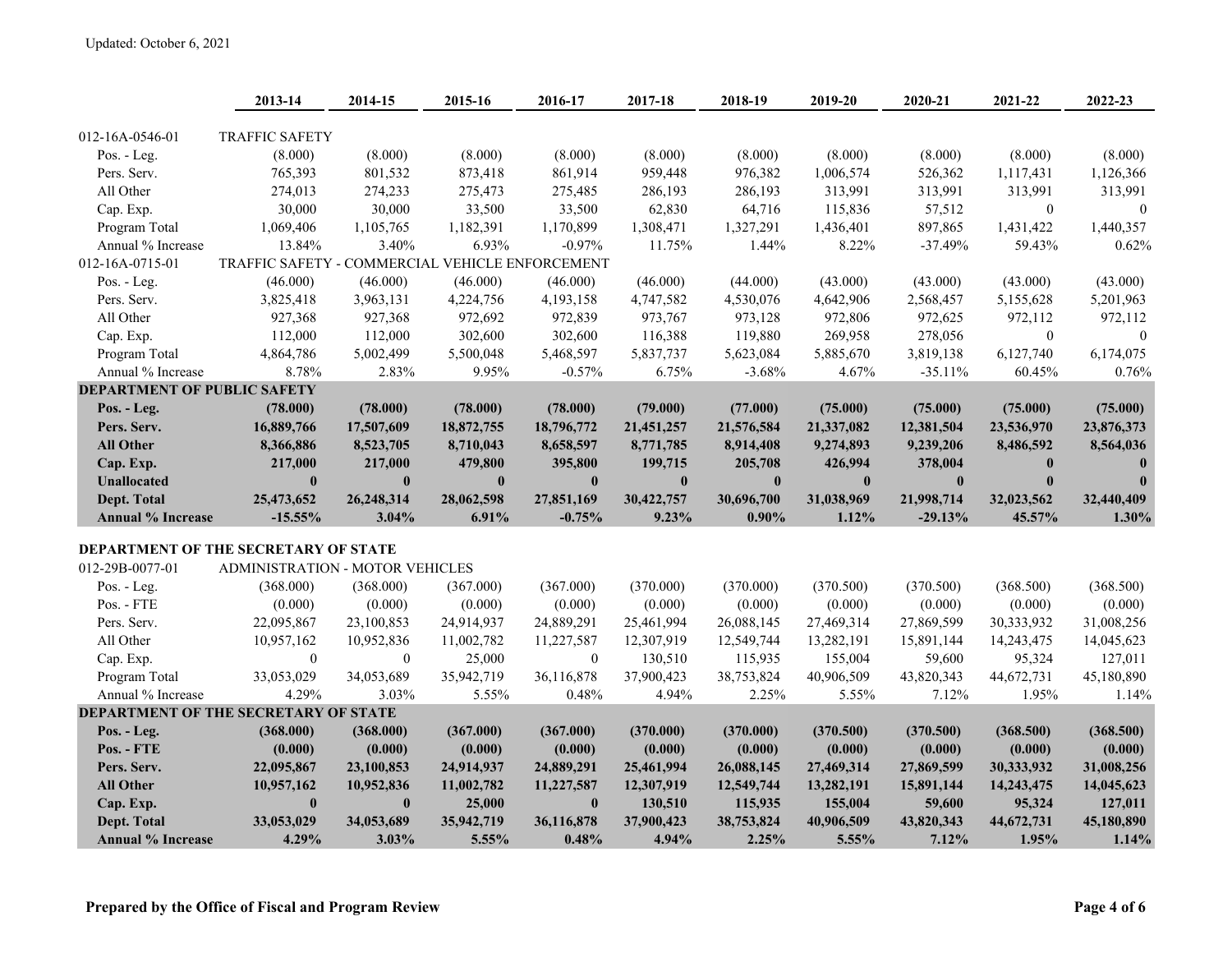|                                     | 2013-14                                                  | 2014-15      | 2015-16      | 2016-17      | 2017-18          | 2018-19          | 2019-20      | 2020-21      | 2021-22          | 2022-23          |
|-------------------------------------|----------------------------------------------------------|--------------|--------------|--------------|------------------|------------------|--------------|--------------|------------------|------------------|
| <b>DEPARTMENT OF TRANSPORTATION</b> |                                                          |              |              |              |                  |                  |              |              |                  |                  |
| 012-17A-0339-05                     | ADMINISTRATION (ADMINISTRATION & PLANNING)               |              |              |              |                  |                  |              |              |                  |                  |
| Pos. - Leg.                         | (100.000)                                                | (100.000)    | (99.000)     | (99.000)     | (96.500)         | (96.500)         | (95.500)     | (95.500)     | (93.000)         | (93.000)         |
| Pos. - FTE                          | (0.000)                                                  | (0.000)      | (0.000)      | (0.000)      | (0.000)          | (0.000)          | (0.000)      | (0.000)      | (0.000)          | (0.000)          |
| Pers. Serv.                         | 7,393,416                                                | 7,692,219    | 8,049,542    | 8,221,254    | 8,238,574        | 8,430,394        | 8,722,515    | 8,776,866    | 9,033,977        | 9,213,779        |
| All Other                           | 4,756,029                                                | 4,686,900    | 3,901,208    | 3,982,538    | 4,491,820        | 4,492,783        | 4,492,783    | 4,492,783    | 4,328,720        | 4,304,827        |
| Cap. Exp.                           | $\boldsymbol{0}$                                         | $\mathbf{0}$ | $\mathbf{0}$ | $\mathbf{0}$ | $\boldsymbol{0}$ | $\boldsymbol{0}$ | $\mathbf{0}$ | $\mathbf{0}$ | $\mathbf{0}$     | $\boldsymbol{0}$ |
| Program Total                       | 12,149,445                                               | 12,379,119   | 11,950,750   | 12,203,792   | 12,730,394       | 12,923,177       | 13,215,298   | 13,269,649   | 13,362,697       | 13,518,606       |
| Annual % Increase                   | 10.45%                                                   | 1.89%        | $-3.46%$     | 2.12%        | 4.32%            | 1.51%            | 2.26%        | 0.41%        | 0.70%            | 1.17%            |
| 012-17A-0358-11                     | <b>BOND INTEREST - HIGHWAY</b>                           |              |              |              |                  |                  |              |              |                  |                  |
| All Other                           | 4,544,279                                                | 3,914,654    | 3,265,079    | 2,600,579    | 1,691,210        | 905,540          | 389,668      | 110,500      | $\boldsymbol{0}$ | $\theta$         |
| Program Total                       | 4,544,279                                                | 3,914,654    | 3,265,079    | 2,600,579    | 1,691,210        | 905,540          | 389,668      | 110,500      | $\theta$         | $\theta$         |
| Annual % Increase                   | $-6.50%$                                                 | $-13.86%$    | $-16.59%$    | $-20.35%$    | $-34.97%$        | $-46.46%$        | $-56.97%$    | $-71.64%$    | $-100.00\%$      | N/A              |
| 012-17A-0359-12                     | <b>BOND RETIREMENT - HIGHWAY</b>                         |              |              |              |                  |                  |              |              |                  |                  |
| All Other                           | 16,035,000                                               | 15,275,000   | 15,300,000   | 21,015,000   | 18,285,000       | 12,500,000       | 7,610,000    | 2,210,000    | $\mathbf{0}$     | $\mathbf{0}$     |
| Program Total                       | 16,035,000                                               | 15,275,000   | 15,300,000   | 21,015,000   | 18,285,000       | 12,500,000       | 7,610,000    | 2,210,000    | $\Omega$         | $\theta$         |
| Annual % Increase                   | $-4.18%$                                                 | $-4.74%$     | 0.16%        | 37.35%       | $-12.99%$        | $-31.64%$        | $-39.12%$    | $-70.96%$    | $-100.00\%$      | N/A              |
| 012-17A-0406-95                     | HIGHWAY & BRIDGE CAPITAL (HIGHWAY & BRIDGE IMPROVEMENT)  |              |              |              |                  |                  |              |              |                  |                  |
| Pos. - Leg.                         | (456.500)                                                | (456.500)    | (456.500)    | (456.500)    | (458.000)        | (458.000)        | (453.000)    | (453.000)    | (453.000)        | (453.000)        |
| Pos. - FTE                          | (20.192)                                                 | (20.192)     | (20.192)     | (20.192)     | (20.192)         | (20.192)         | (20.192)     | (20.192)     | (19.609)         | (19.609)         |
| Pers. Serv.                         | 17,056,727                                               | 17,714,114   | 18,107,749   | 18,548,118   | 19,024,243       | 19,415,321       | 20,584,526   | 20,638,808   | 21,823,281       | 22,199,308       |
| All Other                           | 17,345,665                                               | 17,246,252   | 18,268,370   | 18,032,584   | 19,011,110       | 18,862,766       | 18,862,766   | 18,862,766   | 19,832,976       | 15,192,588       |
| Cap. Exp.                           | 6,460,541                                                | 3,000,000    | 11,447,735   | $\mathbf{0}$ | 867,218          | 6,233,683        | 4,347,010    | $\theta$     | 4,938,880        | $\theta$         |
| Program Total                       | 40,862,933                                               | 37,960,366   | 47,823,854   | 36,580,702   | 38,902,571       | 44,511,770       | 43,794,302   | 39,501,574   | 46,595,137       | 37,391,896       |
| Annual % Increase                   | 18.58%                                                   | $-7.10%$     | 25.98%       | $-23.51%$    | 6.35%            | 14.42%           | $-1.61%$     | $-9.80%$     | 17.96%           | $-19.75%$        |
| 012-17A-Z095-01                     | HIGHWAY LIGHT CAPITAL (HIGHWAY AND BRIDGE LIGHT CAPITAL) |              |              |              |                  |                  |              |              |                  |                  |
| Pers. Serv.                         | 2,828,980                                                | 4,294,094    | 2,726,500    | 1,783,500    | 2,493,750        | 2,565,000        | 2,470,000    | 2,470,000    | $\mathbf{0}$     | $\theta$         |
| All Other                           | 2,250,000                                                | 2,250,000    | 2,250,000    | 2,250,000    | 2,250,000        | 2,250,000        | 2,250,000    | 2,250,000    | 2,250,000        | $\theta$         |
| Cap. Exp.                           | 8,315,620                                                | 18,873,434   | 2,675,004    | 1,952,704    | 226,933          | 773,755          | 6,506,827    | 2,549,249    | 6,500,000        | $\mathbf{0}$     |
| Program Total                       | 13,394,600                                               | 25,417,528   | 7,651,504    | 5,986,204    | 4,970,683        | 5,588,755        | 11,226,827   | 7,269,249    | 8,750,000        | $\theta$         |
| Annual % increase                   | $-50.81%$                                                | 89.76%       | $-69.90%$    | $-21.76%$    | $-16.96%$        | 12.43%           | 100.88%      | $-35.25%$    | 20.37%           | $-100.00\%$      |
| 012-17A-0330-55                     | MAINTENANCE AND OPERATIONS (HIGHWAY MAINTENANCE)         |              |              |              |                  |                  |              |              |                  |                  |
| Pos. - Leg.                         | (149.000)                                                | (164.000)    | (159.000)    | (159.000)    | (158.000)        | (158.000)        | (155.000)    | (155.000)    | (161.000)        | (161.000)        |
| Pos. - FTE                          | 1,053.790                                                | 1,053.790    | 1,055.059    | 1,055.059    | 1,055.059        | 1,055.059        | 1,019.904    | 1,019.904    | 1,017.904        | 1,017.904        |
| Pers. Serv.                         | 63,254,952                                               | 65,123,501   | 71,865,846   | 74,779,523   | 79,525,351       | 81,777,303       | 80,659,985   | 85,037,555   | 90,841,224       | 92,795,559       |
| All Other                           | 60,736,592                                               | 63,350,548   | 64,931,670   | 66,014,965   | 75,995,158       | 74,156,579       | 85,656,579   | 81,456,579   | 85,320,894       | 85,408,485       |
| Cap. Exp.                           | 10,462,000                                               | 8,694,500    | 8,038,900    | 6,911,200    | 7,246,000        | 7,381,000        | 1,007,800    | 800,300      | 1,100,000        | 1,100,000        |
| Program Total                       | 134,453,544                                              | 137,168,549  | 144,836,416  | 147,705,688  | 162,766,509      | 163,314,882      | 167,324,364  | 167,294,434  | 177,262,118      | 179,304,044      |
| Annual % Increase                   | 3.52%                                                    | 2.02%        | 5.59%        | 1.98%        | 10.20%           | 0.34%            | 2.46%        | $-0.02%$     | 5.96%            | 1.15%            |